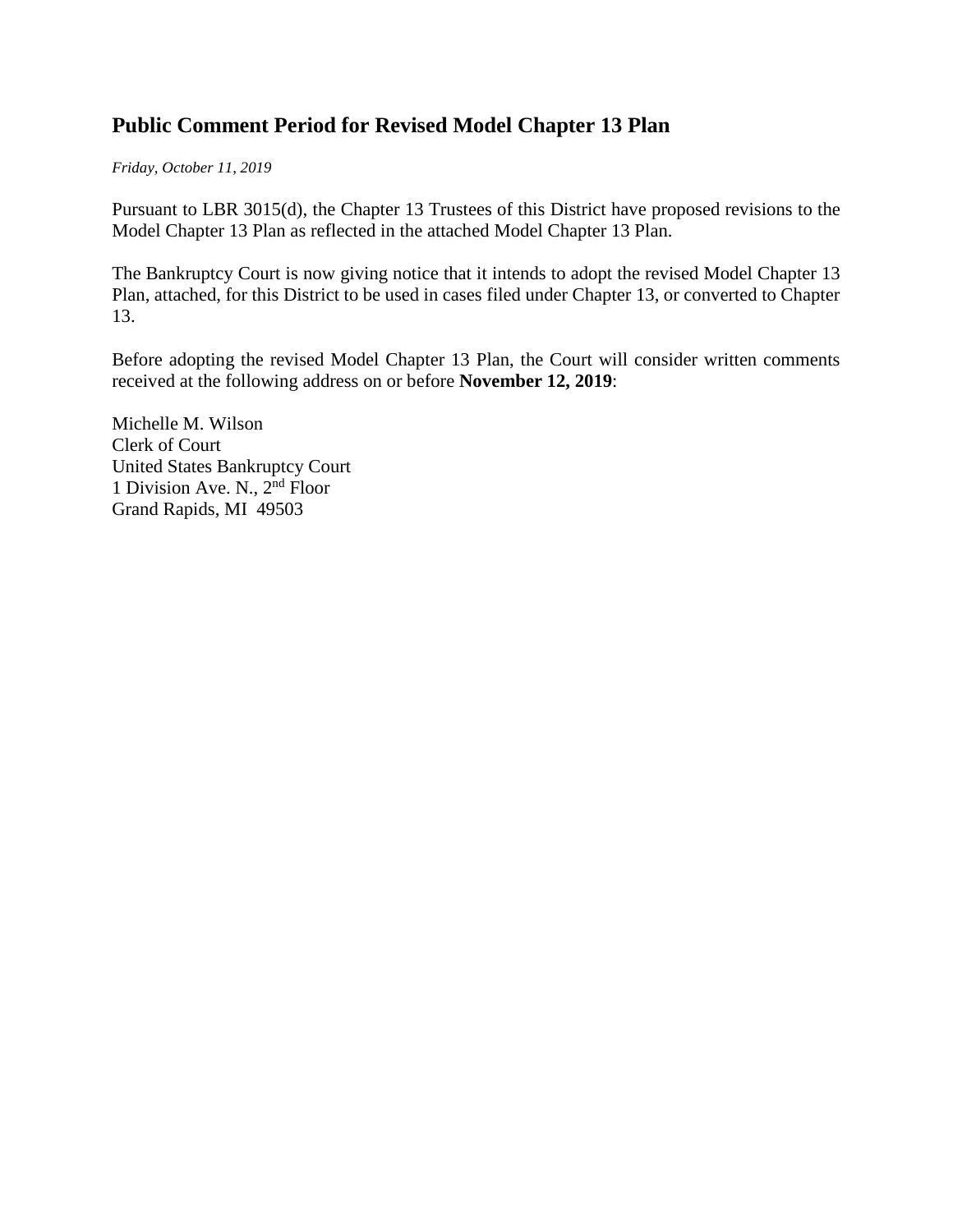# **UNITED STATES BANKRUPTCY COURT FOR THE WESTERN DISTRICT OF MICHIGAN**

In re:

Debtor(s)

| Case No.   |  |
|------------|--|
| Chapter 13 |  |
| Hon.       |  |
| Filed:     |  |
|            |  |

## **ORIGINAL CHAPTER 13 PLAN**

## **PREAMBLE**

**To Debtors:** Plans that do not comply with local rules and judicial rulings may not be confirmable.

*In the following notice to creditors, you must check each box that applies.*

**To Creditors: Your rights may be affected by this Plan. Your claim may be reduced, modified, or eliminated.**

,

/

You should read this Plan carefully and discuss it with your attorney if you have one in this bankruptcy case. If you do not have an attorney, you may wish to consult one.

If you oppose the Plan's treatment of your claim or any provision of this Plan, you or your attorney must file an objection to confirmation at least 7 days before the date set for the hearing on confirmation, unless otherwise ordered by the Bankruptcy Court. The Bankruptcy Court may confirm this Plan without further notice if no objection to confirmation is filed. See Bankruptcy Rule 3015. In addition, you may need to file a timely proof of claim in order to be paid under any Plan.

The following matters may be of particular importance. *Debtors must check one box on each line to state whether or not the Plan includes each of the following items. If an item is checked as "Not Included" or if both boxes are checked, the provision will be ineffective if set out later in the Plan.*

| A limit on the amount of a secured claim, set out in Paragraph III.C.2.c and III.C.1.f., which                 | $\Box$ Included | $\Box$ Not included  |
|----------------------------------------------------------------------------------------------------------------|-----------------|----------------------|
| may result in a partial payment or no payment at all to the secured creditor                                   |                 |                      |
| Avoidance of a judicial lien or nonpossessory, nonpurchase-money security interest, set out in $\Box$ Included |                 | $\Box$ Not included  |
| Paragraph IV.R.                                                                                                |                 |                      |
| Nonstandard provisions, set out in Paragraph IV.R.                                                             | $\Box$ Included | $ \Box$ Not included |

#### **I. PLAN PARAMETERS**

## **A. APPLICABLE COMMITMENT PERIOD (ACP) - 11 U.S.C. § 1325(b)(4).**

- ( ) The ACP is 60 months.
- ( ) The ACP is 36 months. However, the duration of payments may be extended to complete the Plan.

## **B. LIQUIDATION ANALYSIS.**

- 1. Debtor(s) assert(s) the non-exempt equity in the case is  $\zeta$
- 2. The liquidation value of the estate as required by 11 U.S.C. § 1325(a)(4) is \$\_\_\_\_\_\_\_\_\_\_\_\_\_\_\_\_\_. This amount represents the calculation by the Debtor(s) of non-exempt equity in the case, minus priority unsecured claims and other allowable deductions.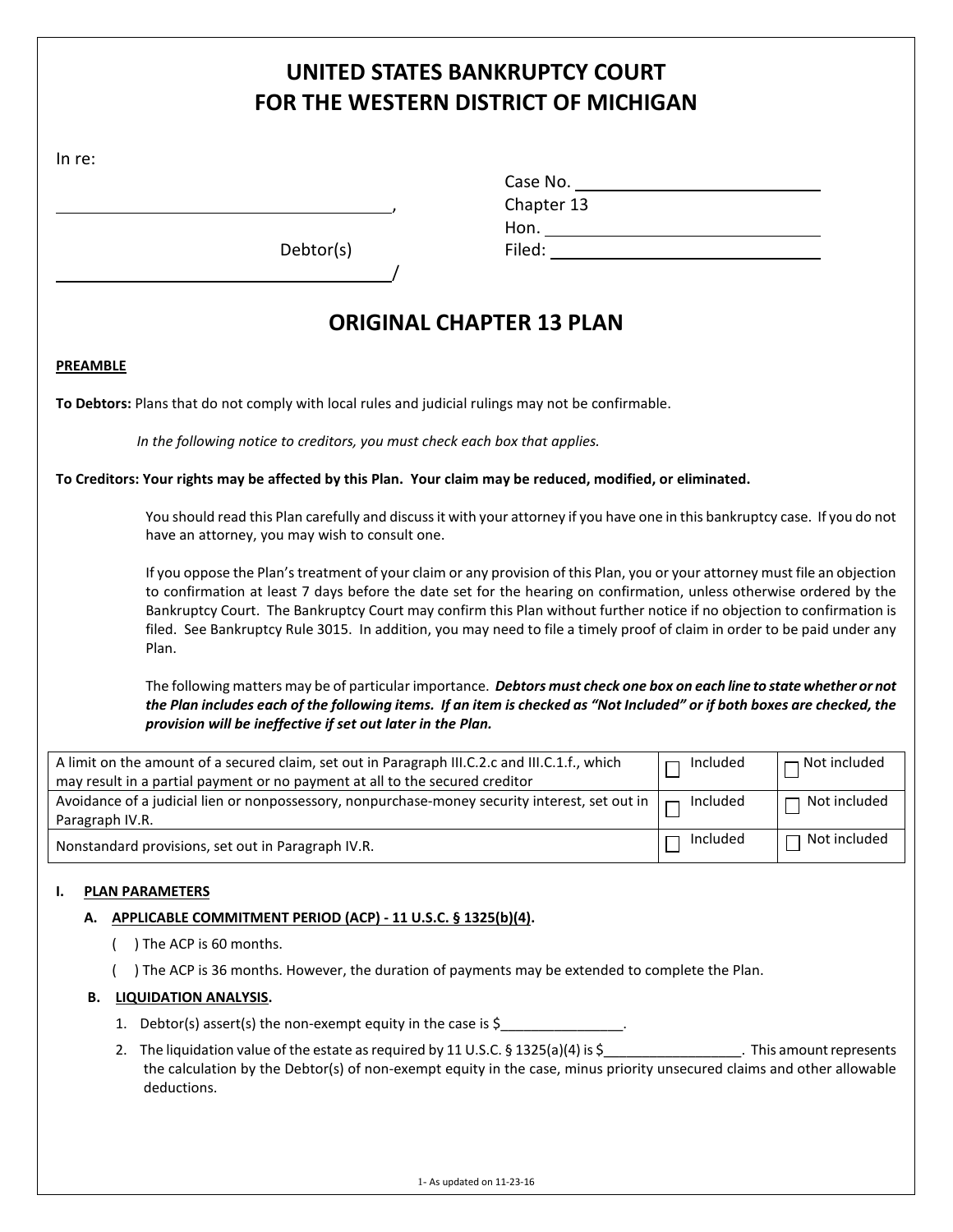#### **II. FUNDING**

**A. PLAN PAYMENT.** The Debtor(s) shall make payments in the amount of \$\_\_\_\_\_\_\_\_\_\_ per ( ) week, ( ) bi-weekly, ( )semimonthly, ( ) month for the minimum of the ACP, subject to changes as set forth in paragraph II.B or II.C, below, or until further order of the Court.

#### **B.** ( ) **FUTURE PLAN PAYMENT INCREASES.**

The Debtor(s) shall increase payments by \$ \_\_\_\_\_\_\_\_\_ per ( )week, ( ) bi-weekly, ( ) semi-monthly, ( ) monthly effective effective  $\sim$  due to  $\sim$ 

The Debtor(s) shall increase payments by \$\_\_\_\_\_\_\_\_\_\_\_\_\_\_ per ( )week, ( ) bi-weekly, ( ) semi-monthly, ( ) monthly effective \_\_\_\_\_\_\_\_\_\_\_\_\_\_\_\_\_\_\_\_\_\_ due to \_\_\_\_\_\_\_\_\_\_\_\_\_\_\_\_\_\_\_\_\_\_\_\_\_\_\_\_\_\_\_\_\_\_\_\_\_\_\_\_\_\_\_\_\_\_\_\_\_\_\_\_\_\_\_\_\_\_\_\_\_\_.

**C.** ( ) **OTHER PLAN PAYMENT PROVISIONS**. Please see additional provisions under paragraph IV.R for additional funding information (*e.g.* lump sum payments through sale of real property).

#### **III. DISBURSEMENTS**

- **A. ADMINISTRATIVE CLAIMS.** The Debtor(s) shall pay in full, in deferred cash payments, all allowed claims entitled to priority under 11 U.S.C. § 507, including:
	- 1. Court filing fee.
	- 2. Trustee fee.
	- 3. Attorney fees exclusive of costs and expenses: An initial fee of  $\zeta$  less fees paid of  $\zeta$ , leaving a fee balance in the amount of \$ to be disbursed by the Trustee pursuant to the priorities set forth in paragraph IV.H of the Plan, unless otherwise marked below:
		- a. () Attorney fees shall be paid at the rate of \$ \_\_\_\_\_\_\_ per month until paid in full pursuant to paragraph IV.H of the Plan.
		- b. ( ) Attorney fees shall be paid after all necessary equal monthly payments on secured continuing claims, secured claims, assumed executory contract/unexpired lease claims which is a modification of paragraph IV.H.
	- 4. Expenses advanced to the Debtor(s) (paid by the attorney to the Clerk of the Court or the service provider) include:

\$\_\_\_\_\_\_\_\_\_\_ filing fee (enter amount or N/A);

- \$\_\_\_\_\_\_\_\_\_\_ mandatory credit counseling or financial management class (enter amount or N/A); and
- \$\_\_\_\_\_\_\_\_\_\_ other (explain and enter amount, or enter N/A).

#### **B. PRIORITY CLAIMS.**

- **1. Domestic Support Obligation (DSO)**<sup>i</sup> **:** Prepetition DSO payment arrears as of the petition date shall be paid directly by the Debtor(s) unless marked below:
	- ( ) by the Trustee.

#### **Mandatory information:**

| Name of DSO Payee(s) | <b>Monthly Amount</b> | <b>Estimated Arrears</b> |
|----------------------|-----------------------|--------------------------|
|                      |                       |                          |
|                      |                       |                          |

**2. a. Prepetition Priority Tax Claims:** Prepetition priority tax claims are allowed claims entitled to priority under 11 U.S.C. § 507 and shall be paid in full by the Trustee.

#### **Mandatory information:**

 $\overline{a}$ 

| <b>Creditor Name</b> | <b>Estimated Amount</b> " | <b>Nature of Debt</b> |
|----------------------|---------------------------|-----------------------|
|                      |                           |                       |

<sup>1</sup> The Debtor(s) will comply with 11 U.S.C. § 1325(a)(8) and shall, prior to confirmation of the Plan, provide the Trustee with an affidavit or other evidence (e.g., wage deduction, a statement from friend of the court, or a statement from the recipient) that all post-petition, pre-confirmation DSO payments are current.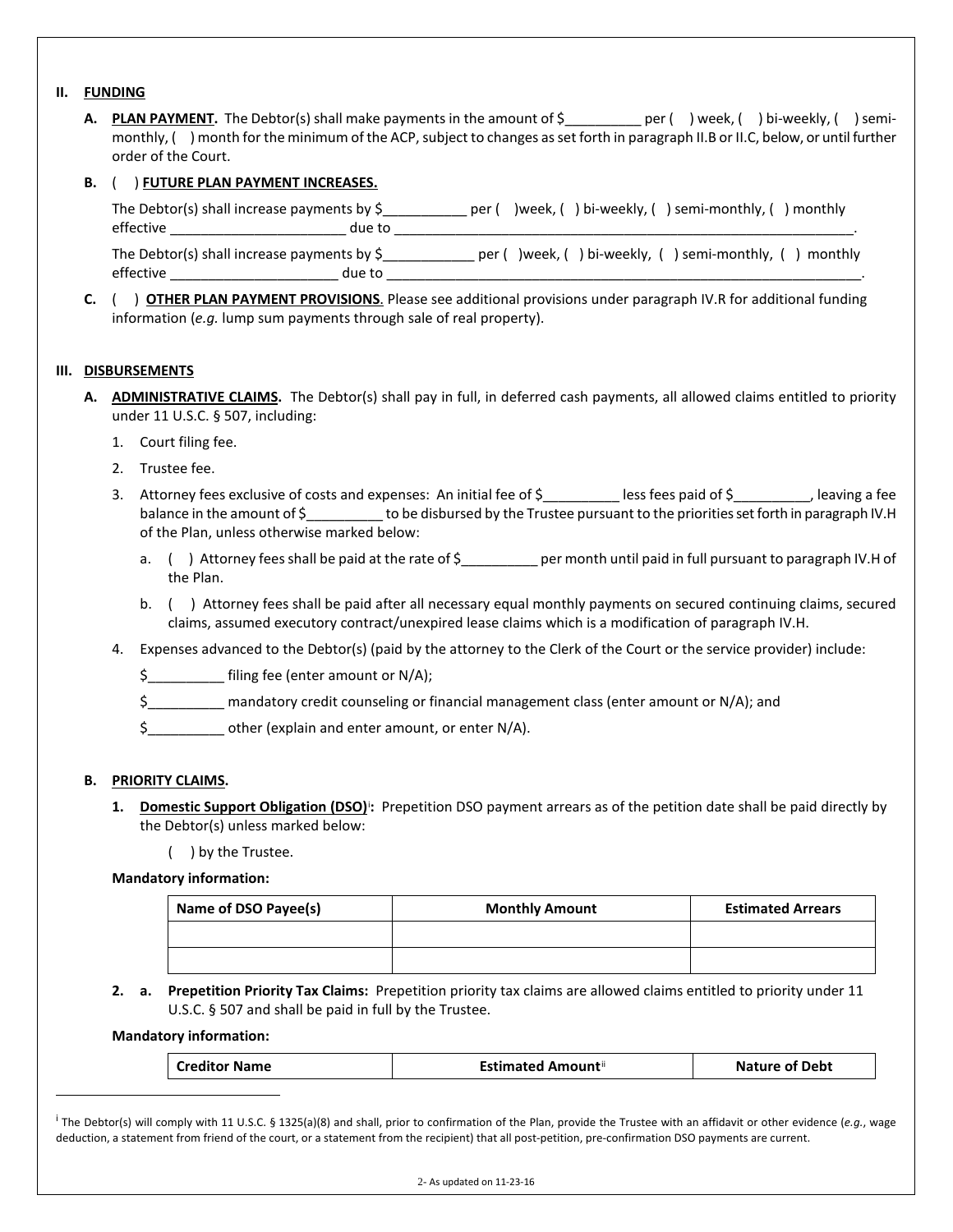| the contract of the contract of the contract of the contract of the contract of the contract of the contract of |  |
|-----------------------------------------------------------------------------------------------------------------|--|
|                                                                                                                 |  |
|                                                                                                                 |  |
|                                                                                                                 |  |
|                                                                                                                 |  |

**b. Post-Petition Priority Tax Claims:** Absent objection, post-petition priority tax claims shall be paid in full pursuant to 11 U.S.C. § 1305(a)(1) and (b). Any portion of a post-petition claim under 11 U.S.C. § 1305 that is not paid through the Plan for whatever reason, including dismissal or conversion to Chapter 7, will remain non-dischargeable, even if the Debtor(s) receive(s) a discharge.

## **C. SECURED CLAIMS.**

 $\overline{a}$ 

- **1. Real Property:**
	- **a. Mortgage Payments:** Unless otherwise stated, the Trustee shall commence paying the first post-petition mortgage payment on the first day of the month following the month of the petition date.
	- **b. Principal Residence Post-Petition Mortgage Payments and Prepetition Arrears:** The following is the street address and the tax ID parcel no. for the principal residence of the Debtor(s):

**Residence address and tax parcel ID no.**

| <b>Creditor Name</b> | <b>Estimated Monthly</b><br>Payment Amountiii | <b>Estimated Arrears</b> <sup>iv</sup> | Taxes & Insurance<br><b>Escrowed With Lender?</b><br>Y/N | <b>Trustee Pay</b><br>Y/N |
|----------------------|-----------------------------------------------|----------------------------------------|----------------------------------------------------------|---------------------------|
| #1                   |                                               |                                        |                                                          |                           |
| #2                   |                                               |                                        |                                                          |                           |

**(\_\_\_\_) Mortgage principal and interest on one or more mortgages on the principal residence to be paid in full over life of plan under 11 U.S.C. § 1322(c)(2). Please see Provision IV.R.**

**c. Non-Residential Post-Petition Mortgage Payments and Prepetition Arrears:** The following is the street address and the tax ID parcel no. for the non-residential real property of the Debtor(s):

Property No. 1 Property No. 2

**Creditor Name Estimated Monthly Payment Amount**iii **Estimated Arrears**iv **Taxes & Insurance Escrowed With Lender? Y/N #1 #2**

<sup>ii</sup> The amount stated is an estimate only and the proof of claim controls as to the amount of the claim. This provision does not preclude any party in interest from filing an objection to the claim.

<sup>iii</sup> The monthly payment amount is an estimate and the Trustee shall pay the monthly payment amount based on the proof of claim as filed. The Plan authorizes the Trustee to make post-petition regular mortgage or land contract payments prior to the proof of claim being filed. This provision does not preclude any party in interest from filing an objection to the claim.

<sup>iv</sup> The amount of prepetition arrears is an estimate and the Trustee shall pay the prepetition arrears based on the proof of claim as filed. Any claim filed for prepetition arrears shall be paid through the Plan over a reasonable period of time and pro-rata with other secured creditors without interest.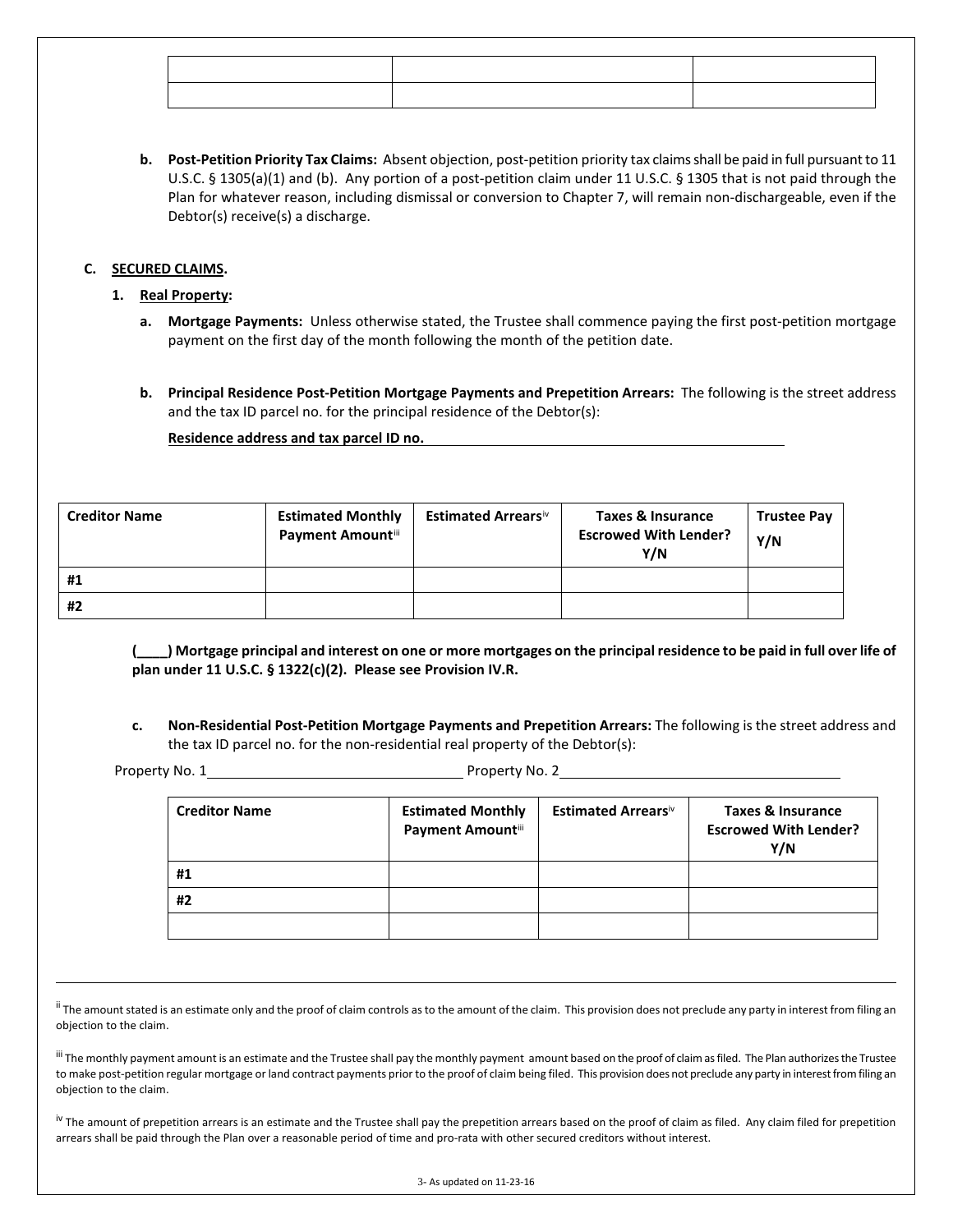**The treatment of any non-residential mortgage subject to "cram down," and being paid in full over the life of the plan under 11 U.S.C. § 1322(c)(2) is set forth in paragraph IV.R.**

**d. Condominium Association Dues:** Unless otherwise stated, the Trustee will calculate the payments due from the first day of the month following the month of the petition date. If the creditor appears in this section it will be paid as a real property secured creditor, even if the creditor also appears in paragraph III.D dealing with executory contracts.

| <b>Condominium Association Name</b><br>and Address | <b>Property Address</b> | <b>Estimated</b><br><b>Monthly Payment</b><br>Amount | Estimated Arrears <sup>v</sup> |
|----------------------------------------------------|-------------------------|------------------------------------------------------|--------------------------------|
|                                                    |                         |                                                      |                                |
|                                                    |                         |                                                      |                                |

**e. Prepetition Real Property Tax Claims:** Claims of taxing authorities on real property pursuant to State law will be paid pro-rata as set forth in paragraph IV.H unless a fixed monthly payment is set forth below after the post-petition ongoing mortgage payment(s).<sup>vi</sup>

| <b>Taxing Authority</b> | Amount | <b>Delinguent</b><br><b>Tax Years</b> | <b>Optional Equal</b><br><b>Monthly Payment</b> |
|-------------------------|--------|---------------------------------------|-------------------------------------------------|
|                         |        |                                       |                                                 |
|                         |        |                                       |                                                 |

### **f. Real Property Tax Escrow:**

 $\overline{a}$ 

The Debtor(s) will not utilize a tax escrow with the Trustee unless marked below.

( ) The Debtor(s) will utilize a tax escrow through the Plan. The Debtor(s) must provide the tax bill to the Trustee and verify taxes are paid each year until completion of the Plan. Tax escrow accounts will fund after on-going monthly mortgage payments but prior to other secured creditors.

| <b>Real Property Address</b> | <b>Parcel Number</b> | <b>Taxing Authority</b> | <b>Monthly Escrow</b><br>Amount |
|------------------------------|----------------------|-------------------------|---------------------------------|
|                              |                      |                         |                                 |
|                              |                      |                         |                                 |

**g. Wholly Unsecured Claims:** The following claims shall be treated as unsecured by this Plan because there is no equity in the property to secure the claim. Upon completion of the Plan, the lien shall be discharged and removed from the property. The Debtor(s) may move under Fed. R. Bankr. P. 7070, on notice to the holder of such a claim who refuses to release the lien, for an order declaring the lien released and for related relief. These claims are as follows:

 $V$  The amount of prepetition arrears is an estimate and the Trustee shall pay the prepetition arrears based on the proof of claim as filed. Any claim filed for prepetition arrears shall be paid through the Plan over a reasonable period of time and pro-rata with other secured creditors without interest.

<sup>&</sup>lt;sup>vi</sup> Any creditor in this class shall retain its lien on the real property pursuant to applicable State law and shall be entitled to receive its statutory interest and collection fees as set forth in its proof of claim.

<sup>&</sup>lt;sup>vii</sup> This is the estimate of the Debtor(s) as to the amount owing to the creditor. The proof of claim shall control as to amount of the claim. This provision does not preclude any party in interest from filing an objection to the claim.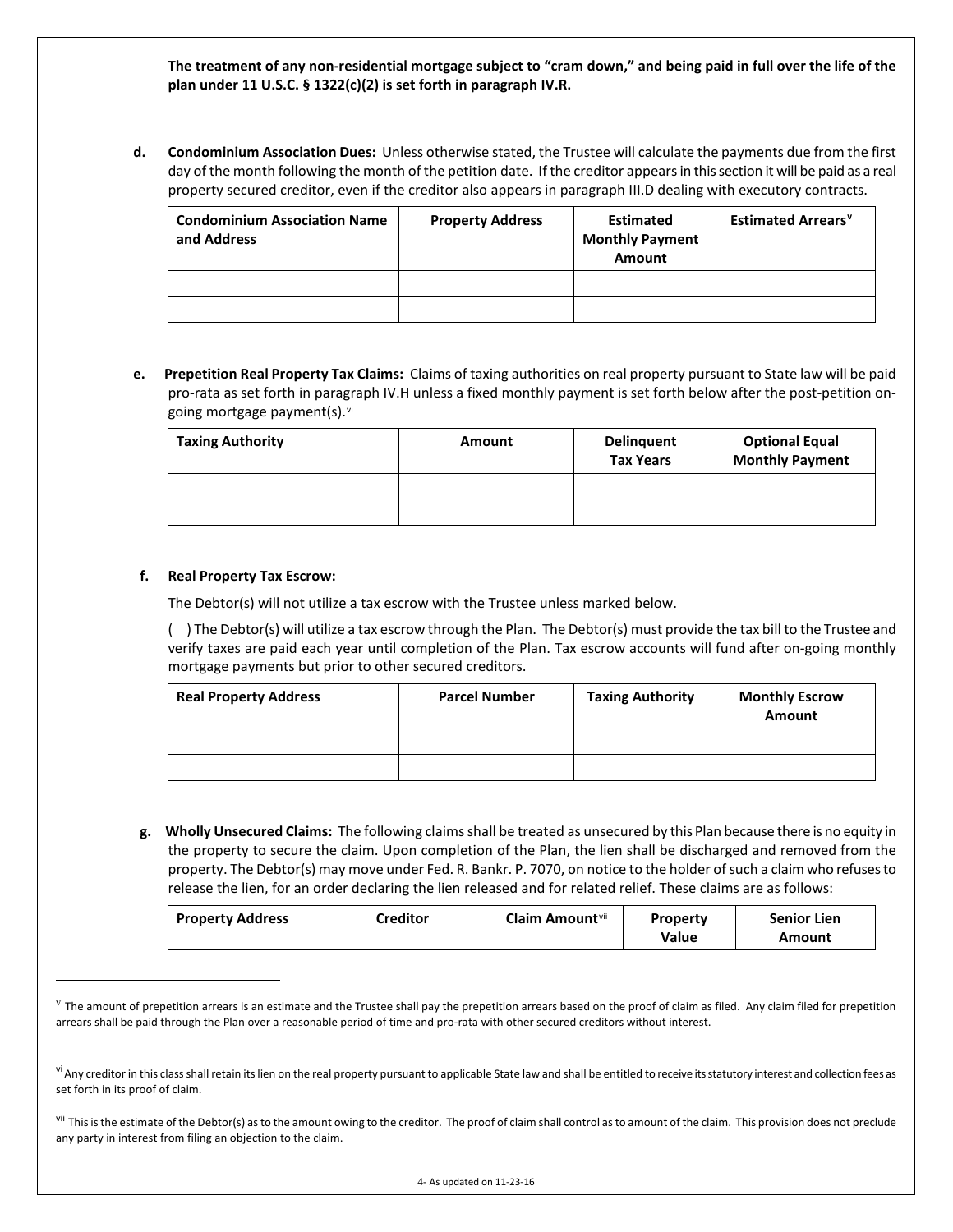## **2. Personal Property:**

 $\overline{a}$ 

- **a. Pre-Confirmation Adequate Protections Payments (APP):** If the Trustee is to pay pre-confirmation APP the secured creditor's name, address, the account number and the payment amount must be provided and it must be signified by entering the monthly payment amount in the box marked "Pre-Conf. APP" under b. or c. of this paragraph. The Trustee will not disburse an APP until a proof of claim is filed with documentation of a perfected lien satisfactory to the Trustee.
- **b. Secured Claims Subject to Final Paragraph of 11 U.S.C. § 1325(a):** Each secured creditor in this class has a lien that is not subject to 11 U.S.C. § 506.<sup>viii</sup> Claims in this class shall be paid as follows plus an additional pro-rata amount that may be available from funds on hand at an interest rate specified below or the contract rate specified in the proof of claim, whichever is lower.

| <b>Creditor, Address &amp;</b><br><b>Account No.</b> | <b>Collateral</b> | <b>Balance Owing</b> | Interest<br>Rate | Pre-Conf.<br><b>APP</b> | Equal Monthly<br>Payment |
|------------------------------------------------------|-------------------|----------------------|------------------|-------------------------|--------------------------|
|                                                      |                   |                      |                  |                         |                          |
|                                                      |                   |                      |                  |                         |                          |

**c. Secured Claims Subject to 11 U.S.C. § 506**ix**:** Claims in this class shall be paid as follows plus an additional pro-rata amount that may be available from funds on hand at an interest rate specified below or the contract rate specified in the proof of claim whichever is lower. Creditor will be paid the lesser of the balance due as a secured claim as set forth in the proof of claim, or the fair market value (FMV) of the collateral as a secured claim, with any balance due over FMV treated as a general unsecured claim.

| <b>Creditor, Address &amp;</b><br><b>Account No.</b> <sup>x</sup> | <b>Collateral</b> | <b>FMV</b> | <b>Interest</b><br>Rate | Pre-Conf.<br><b>APP</b> | Equal Monthly<br>Payment |
|-------------------------------------------------------------------|-------------------|------------|-------------------------|-------------------------|--------------------------|
|                                                                   |                   |            |                         |                         |                          |
|                                                                   |                   |            |                         |                         |                          |

**3. Secured Claims of Taxing Authorities:** Secured claims of taxing authorities shall be paid as follows, plus an additional pro rata amount that may be available from funds on hand:

| <b>Creditor &amp; Address</b> | <b>Collateral</b><br><b>Real/Personal Property</b> | <b>Secured Claim</b><br>Amount <sup>xi</sup> | <b>Interest</b><br><b>Rate</b> <sup>xii</sup> | <b>Equal Monthly</b><br>Payment |
|-------------------------------|----------------------------------------------------|----------------------------------------------|-----------------------------------------------|---------------------------------|
|                               |                                                    |                                              |                                               |                                 |
|                               |                                                    |                                              |                                               |                                 |

viii Such a claim is not subject to "cramdown" and will be paid the full balance owing. If the collateral is a motor vehicle and is destroyed, the Debtor(s), with consent from the secured creditor and Trustee, or by order of the Court, may use the collateral insurance proceeds to purchase replacement collateral, to which the creditor's lien shall attach.

ix If the collateral is a motor vehicle and is destroyed, the Debtor(s), with consent from the secured creditor and Trustee or by order of the Court, may use the collateral insurance proceeds to purchase replacement collateral, to which the creditor's lien shall attach.

<sup>&</sup>lt;sup>x</sup> If the creditor files a proof of claim with a balance owing which is different from the amount listed above, the proof of claim shall control as to the amount of the debt, unless a party in interest objects to the proof of claim.

<sup>&</sup>lt;sup>xi</sup> The amount stated is an estimate only and the proof of claim controls as to the amount of the claim. This provision does not preclude any party in interest from filing an objection to the claim.

<sup>&</sup>lt;sup>xii</sup> The interest rate on tax claims that is in effect during the calendar month in which the plan is confirmed shall control. 11 U.S.C. § 511(b). The Trustee has the authority to make adjustments to its records to comply with the Bankruptcy Code.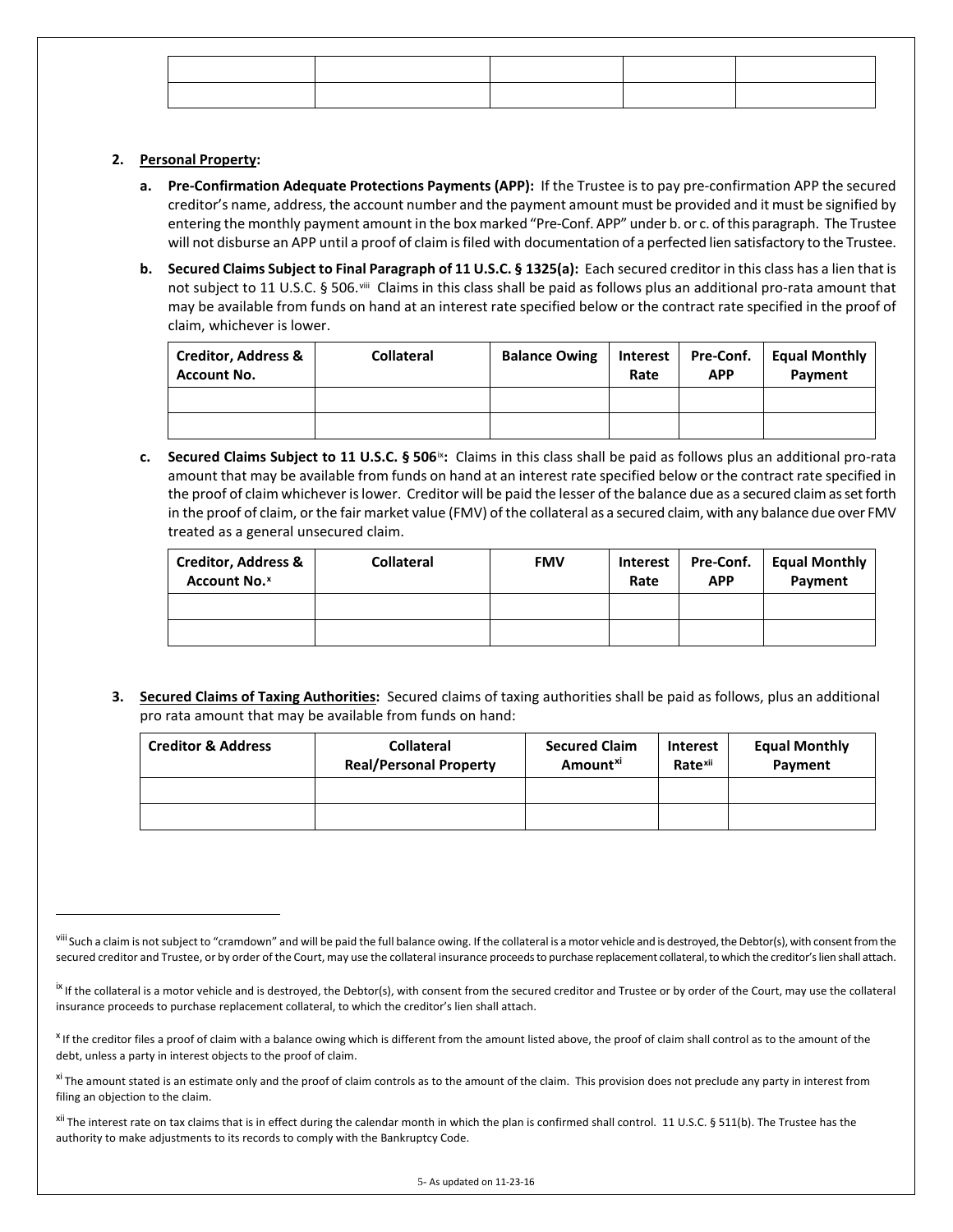**4. Collateral to Be Surrendered/Executory Contracts to Be Rejected:** The property listed below is surrendered to the creditor, and the executory contracts/unexpired leases are rejected:

| <b>Creditor</b> | <b>Property/Contract Description</b> |
|-----------------|--------------------------------------|
|                 |                                      |
|                 |                                      |

The automatic stay shall be terminated upon entry of the confirmation order and any deficiency claim or claim arising from rejection shall be treated as a general unsecured claim, subject to paragraph IV.G. Any co-debtor stay shall also be terminated upon entry of the confirmation order, absent a clear statement to the contrary in paragraph IV.R.

**5. Junior Lien Holders on Surrendered Property:** If a creditor holding a junior lien has filed a secured proof of claim, such claim shall be treated as a general unsecured claim if the value of the property, set forth below in the column entitled "Property Value," is equal to or less than the amount of the senior secured claim, absent an objection. These creditors are as follows:

| <b>Creditor, Address &amp;</b><br><b>Account No.</b> | <b>Property Address</b> | Claim Amountix | <b>Property Value</b> | <b>Senior Lien</b><br>Amount |
|------------------------------------------------------|-------------------------|----------------|-----------------------|------------------------------|
|                                                      |                         |                |                       |                              |
|                                                      |                         |                |                       |                              |

**A. ASSUMED EXECUTORY CONTRACTS AND UNEXPIRED LEASES.** The following executory contracts and/or unexpired leases, including land contract(s), are assumed:

| <b>Non-Debtor Party's Address</b><br>& Account No. (indicate<br>payee or payor) | <b>Property Description</b> | <b>Monthly Payment</b><br>Amount | <b>No. of Months</b><br>Remaining | <b>Cure Amount</b> |
|---------------------------------------------------------------------------------|-----------------------------|----------------------------------|-----------------------------------|--------------------|
|                                                                                 |                             |                                  |                                   |                    |
|                                                                                 |                             |                                  |                                   |                    |

**E. DIRECT PAYMENT BY THE DEBTOR(S) OF THE FOLLOWING DEBTS.** All claims shall be paid by the Trustee unless listed herein:

| <b>Creditor, Address &amp; Account No.</b> | <b>Collateral/Obligation</b> | <b>Balance Owing</b> | <b>Interest</b><br>Rate |
|--------------------------------------------|------------------------------|----------------------|-------------------------|
|                                            |                              |                      |                         |
|                                            |                              |                      |                         |

## **F. UNSECURED CREDITORS.**

 $\overline{a}$ 

**General Unsecured Creditors:** Claims in this class are paid from funds available after payment to all other classes. The allowed claims of general unsecured creditors will be satisfied by:

- ( ) Payment of a dividend of 100%, plus present value of \_\_\_\_\_% interest, if necessary to satisfy 11 U.S.C. § 1325(a)(4), **OR**
- ( ) Payment of a pro-rata share of a fixed amount of \$\_\_\_\_\_\_\_\_\_\_ or payment from all disposable income to be received by the Debtor(s) in the ACP, whichever pays more. This fixed amount shall be reduced by additional administrative expenses including attorney fees approved under 11 U.S.C. § 330(a). However, thisfixed amount shall not be reduced below the liquidation value specified in paragraph I.B.2
- **G**. **SPECIAL UNSECURED CREDITORS.** The special unsecured claimslisted below are an exception pursuant to 11 U.S.C. § 1322(b)(1) and may include, but are not limited to, non-sufficient funds (NSF) checks, continuing professional services and nondischargeable debts (e.g., student loans, criminal fines).<sup>xiii</sup> These special unsecured claims shall be paid as follows:

<sup>&</sup>lt;sup>xiii</sup> If the table below is blank, or this case has a 60 month ACP, then there will be no special treatment for special unsecured creditors.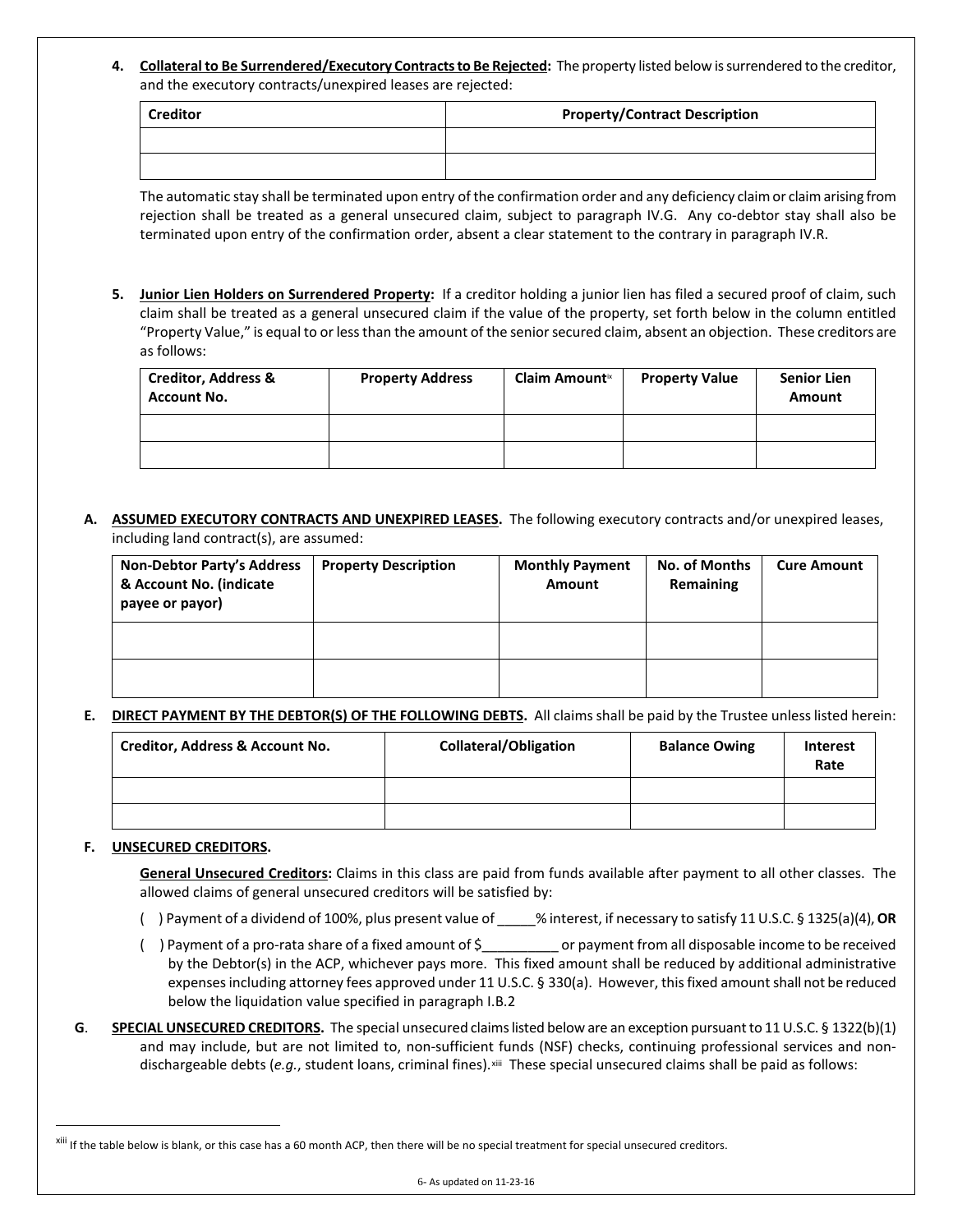**In a 36 month ACP case with the base to general unsecured creditors paid within 36 months,** the special unsecured creditors will be paid pro rata with other general unsecured claims during the first 36 months and then that portion of the special unsecured creditor's claim that can be paid during the remainder of the 60 months from the date the first Plan payment is due will be paid exclusive of all other general unsecured claims during the remaining 60 months.

 **In a 36 month ACP case with the base to general unsecured creditors paid beyond 36 months**, the special class unsecured creditors will be paid pro rata with other general unsecured claims during the first 36 months and until the specific fixed base amount to the general unsecured creditors is satisfied and then that portion of the special unsecured creditor's claim that can be paid during the remainder of the 60 monthsfrom the date the first Plan payment is due will be paid exclusive of all other general unsecured claims during the remaining 60 months.

 **In a 60 month ACP case**, special unsecured creditors will be paid pro rata with the general unsecured creditors during the 60 months.

| <b>Special Unsecured Creditor Name</b> | <b>Reason For Special Treatment</b> | <b>Interest</b><br><b>Rate if Paid</b><br>in Full |
|----------------------------------------|-------------------------------------|---------------------------------------------------|
|                                        |                                     |                                                   |
|                                        |                                     |                                                   |

## **IV. GENERAL PROVISIONS**

**A. DISPOSABLE INCOME, TAX RETURNS & TAX REFUNDS.** Debtor(s)submit(s) all or such portion of future earnings or other future income of Debtor(s) to the supervision and control of the Trustee as is necessary for the execution of the Plan. Unless this Plan provides for a dividend of 100% to all allowed general unsecured claims, the Debtor(s) shall pay all disposable income as defined in 11 U.S.C. § 1325(b) during the ACP. Unless otherwise provided in this Plan, Debtor(s) shall remit to the Trustee tax returns and tax refunds and other disposable income for the ACP for administration pursuant to the Plan or as otherwise ordered by the Court. Income tax refunds and other disposable income paid to the Trustee in a Plan with a 36 month ACP will operate to decrease the term of the Plan to the ACP but not below the 36 month ACP, rather than increase the dividend paid to general unsecured creditors. The Debtor(s) shall continue the same level of tax deductions as when the case was filed except as affected by changes in dependents and/or marital status.

Based on the disposable income available, the Trustee shall have the discretion without further notice to creditors

to:

- 1. Increase the percentage to the unsecured creditors as a result of additional payments made under this provision subject to the limitation set forth in this paragraph;
- 2. Reduce the term of the Plan but not below the ACP; and
- 3. Determine if available funds are not disposable income when the Debtor(s) provide(s)the Trustee with supporting documentation.
- **B. VESTING OF ESTATE PROPERTY.** Upon confirmation of the Plan, all property of the estate shall remain property of the estate until discharge unless marked below:

( ) Pursuant to 11 U.S.C. § 1327(b) upon confirmation of the Plan, all property of the estate shall vest in the Debtor(s), except (i) future earnings of the Debtor(s); (ii) additional disposable income, and (iii) otherreal and personal property necessary to fund the Plan which is identified as follows:

Regardless of whether any real or personal property is vested in the Debtor(s) or the estate, insurance proceeds derived from such real or personal property shall be deemed property of the estate. Subject to footnotes vii and viii of paragraph III.C.2, such insurance proceeds may be used by the Debtor(s), upon prior Court approval, to purchase replacement collateral.

In any case, all property of which Debtor(s) retain(s) possession and control shall be insured by the Debtor(s). The Trustee is not required to insure property and has no liability for damage or loss to any property in the possession and control of the Debtor(s).

## **C. POST-PETITION ACTION BY DEBTOR(S).**

- **1. Post-Petition Sale of Property of Estate:** In the event that the Debtor(s) seek(s) to sell, before entry of the discharge, property of the estate constituting personal property with a value in excess of \$2,500, or any real property regardless of value, the Debtor(s) shall request prior Court approval pursuant to 11 U.S.C. § 363 and any applicable rules.
- **2. Post-Petition Sale of Property of Debtor(s):** In the event that the Debtor(s) seek(s) to sell, before entry of the discharge, personal property of the Debtor(s) with a value in excess of \$2,500, or any real property regardless of value, the Debtor(s) shall seek prior Court approval with notice to any parties in interest as the Court may direct.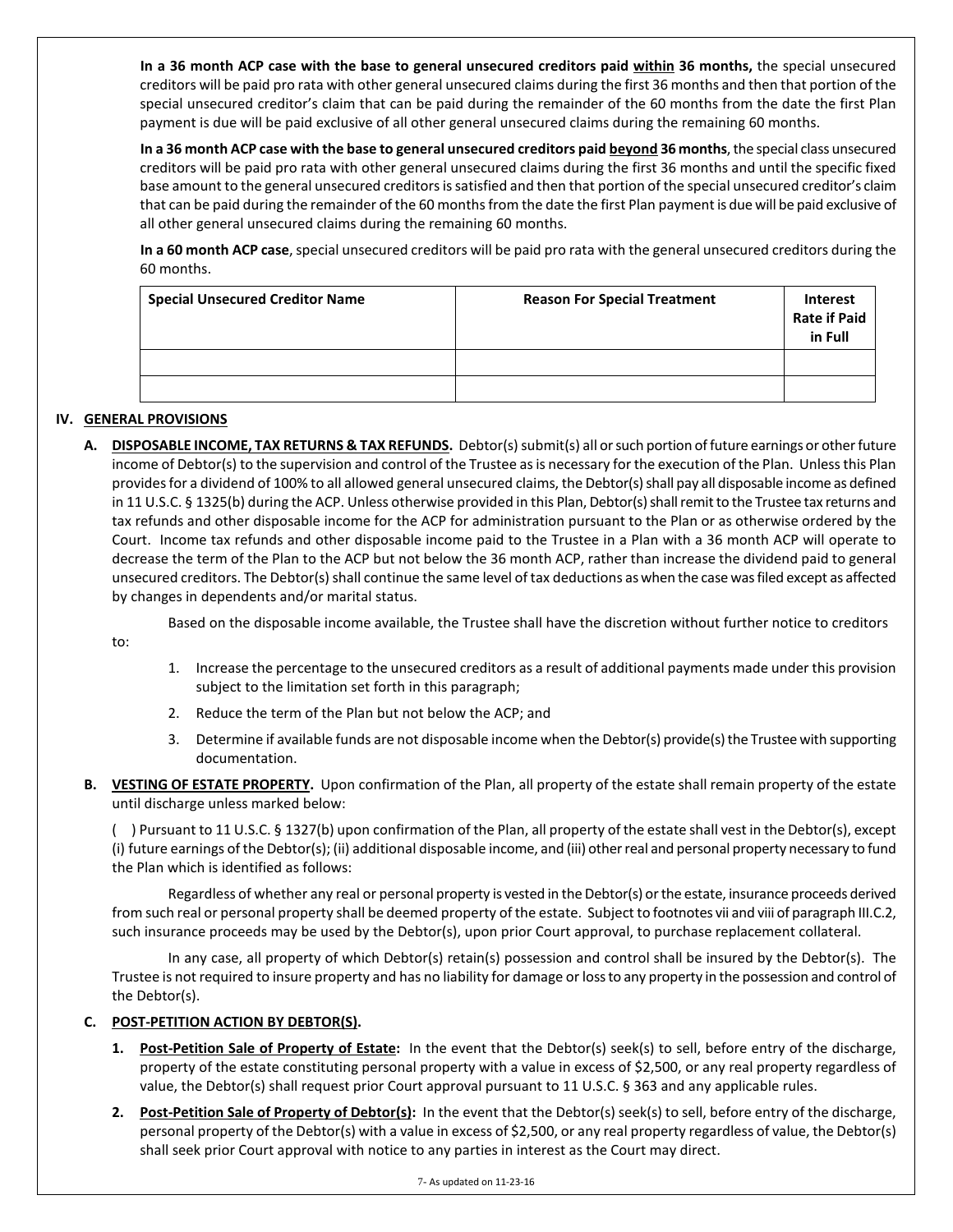- **3. Post-Petition Incurrence of Debt by Debtor(s) and Related Relief:** Upon the prior written approval of the Trustee, the Debtor(s) may incur post-petition debt for a motor vehicle, whether through financing or lease transaction. The Debtor(s) may trade in an existing motor vehicle provided that the Debtor(s) satisfy in full any obligations related to such motor vehicle. The Debtor(s) may incur other, similar post-petition debt as allowed by the Court.
- **D. UNSCHEDULED CREDITORS FILING CLAIMS.** If a creditor's claim is not listed in the schedules, but the creditor files a proof of claim, the Trustee is authorized to classify the claim into one of the classes under this Plan and to pay the claim within the class, unless the claim is disallowed.
- **E. LATE FILED CLAIMS.** If a claim is not timely filed, the Trustee may in his/her discretion provide notice of intent to pay the claim.

## **F. LIMITATION ON NOTICES.**

- **1.** General: If the Debtor(s) file(s) a plan modification pursuant to 11 U.S.C. § 1329 or a motion requesting relief, the plan modification or motion, and appropriate notice thereof, shall be served on (a) the Trustee, (b) the United States Trustee, and (c) any party or entity adversely affected by the plan modification or request for relief. If service under (c) requires service on the creditor matrix, subsequent to the claims bar date pursuant to Fed. R. Bankr. P. 3002, service may be made on creditors that hold claims for which proofs of claim have been filed, and any governmental unit that is a creditor in the case.
- **2. Fee Applications:** Subsequent to the claims bar date pursuant to Fed. R. Bankr. P. 3002, if an attorney for the Debtor(s) files an application for compensation pursuant to 11 U.S.C. § 330, the application, including appropriate notice and an opportunity to object, shall be served on (a) the Trustee, (b) the Debtor(s), and (c) the United States Trustee. Appropriate notice of the application, including an opportunity to object in the same form as attached to the Local Bankruptcy Rules, shall be served on (a) creditors that hold claims for which proofs of claim have been filed, and (b) any governmental unit that is a creditor in the case.

If service is made pursuant to this paragraph, the Debtor(s) shall file a certificate of service specifying parties and entities served.

- **G. CLAIMS AND AMENDED CLAIMS.** If a proof of claim is filed and Trustee has previously made a distribution to general unsecured creditors, the claim shall be entitled to the same pro rata distribution as that previously paid to general unsecured claims, to the extent possible, even if the base to general unsecured claims exceeds the amount stated in the confirmed Plan. The Trustee shall not be required to recover any overpayments to general unsecured creditors as a result of the filing of the aforementioned claims**.**
	- 1. With respect to secured claims filed by creditors holding liens in real property surrendered pursuant to the Plan, each such secured creditor must file a proof of claim asserting its unsecured deficiency, if any, by no later than 90 days after any disposition, including a foreclosure sale. The proof of claim for any deficiency must be conspicuously identified as an "UNSECURED DEFICIENCY CLAIM." Attached to the proof of claim for the deficiency amount must be a detailed statement providing that the property was disposed of, the amount of the sale proceeds, a summary of costsincurred in connection with the disposition, and the unsecured deficiency balance remaining. This proof of claim must be filed even though a previous secured or unsecured claim was asserted prior to the disposition of the property. The failure to timely file a deficiency claim shall preclude the secured creditor from receiving further distributions under the Plan and such secured creditor's claim shall be subject to discharge.
	- 2. With respect to secured claims filed by creditors holding liens in personal property surrendered pursuant to the Plan and non-debtor counterparties whose executory contracts or unexpired leases are rejected under the Plan, each such secured creditor or non-debtor counterparty must file a claim asserting its unsecured deficiency or rejection damages, if any, by no later than 180 days after entry of the order confirming the Plan. The proof of claim for any deficiency or rejection damages must be conspicuously identified on the proof of claim as an "UNSECURED DEFICIENCY CLAIM" or a "REJECTION DAMAGES CLAIM," as applicable. Attached to the proof of claim for the deficiency or rejection damages must be a detailed statement providing, if applicable, the date the property was disposed of, the rejection damages, the amount of any sale proceeds, a summary of costs incurred in connection therewith, and the unsecured deficiency balance remaining. This proof of claim must be filed even though a previous secured or unsecured claim was asserted prior to the surrender, rejection, or disposition of the property or rejection of the executory contract or unexpired lease. The failure to timely file a deficiency or rejection damages claim means that such creditor or non-debtor counterparty shall be precluded from receiving further distributions under the Plan and such claim shall be subject to discharge.
	- 3. A claimant treated as holding a wholly unsecured claim pursuant to paragraph III.C.1.f shall file a proof of claim within the time prescribed in Fed. R. Bankr. P. 3002(c), and any such claimant who does not file a proof of claim is not entitled to receive a distribution under the Plan. If such claimant files a secured proof of claim, the Trustee is authorized to treat such claimant as holding an unsecured claim.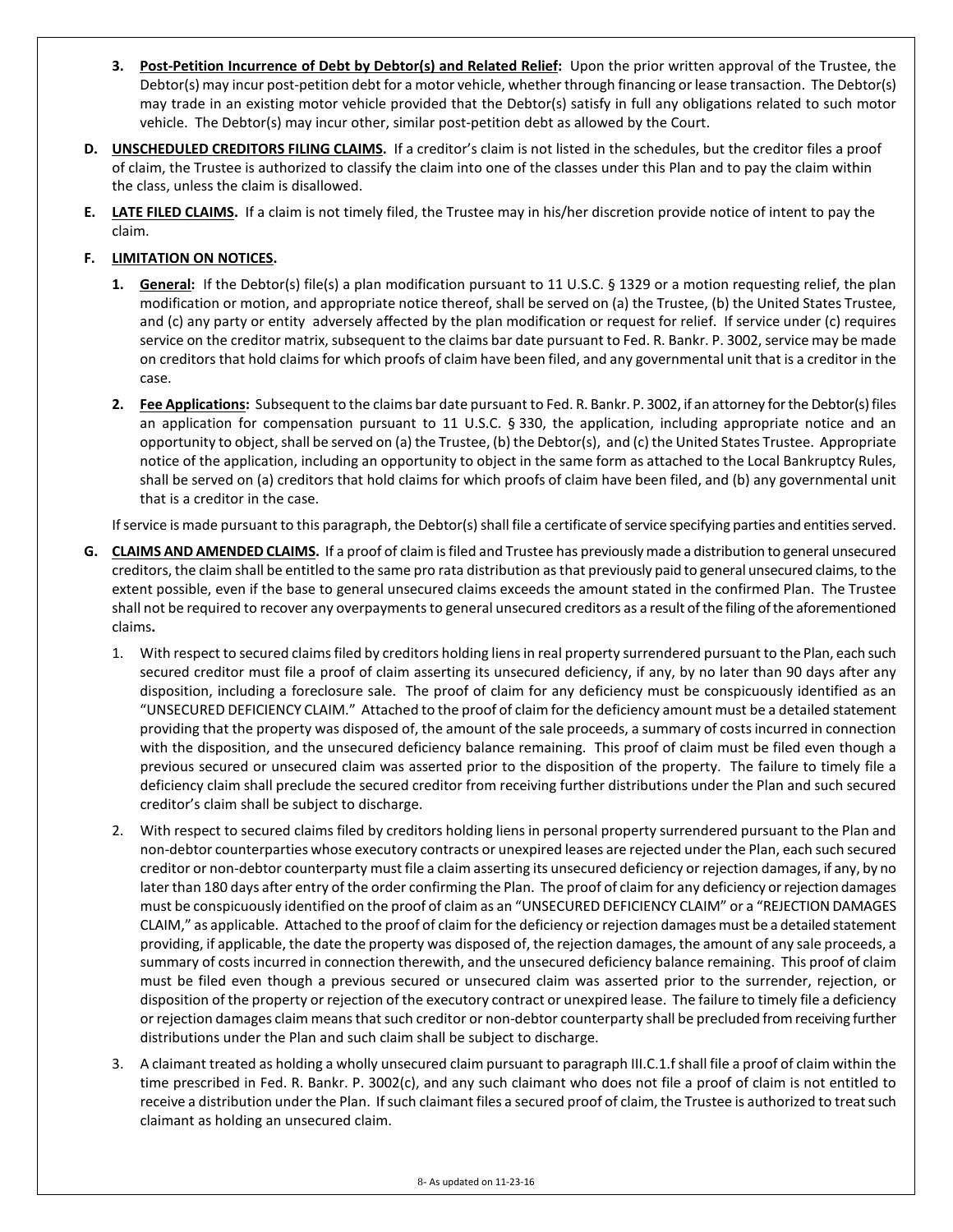## **H. TRUSTEE POST-CONFIRMATION DISBURSEMENT.**

- **1. Priority of Payments:** Unless otherwise specifically stated in the Plan, the following categories of claims will be paid in the following order (on a pro-rata basis within each category):
	- a. unpaid court filing fees, regardless of any Plan provision to the contrary;
	- b. trustee administrative fee;
	- c. allowed DSO claims paid through the Plan;
	- d. attorney fees and expenses, as allowed by an Order of the Court, subordinated to monthly continuing claims payments covered under 11 U.S.C. § 1322(b)(2);
	- e. continuing, long-term, nonmodifiable allowed claims<sup>xiv</sup>;
	- f. other allowed secured claims(including arrears) and allowed claims arising from assumed executory contracts or unexpired leases(including any cure) with respect to which (i) the last payment will become due within the term of the Plan; and (ii) the Plan provides for equal monthly payments;
	- g. arrears on continuing claims and other secured claims for which the Plan does not specify equal monthly payments;
	- h. allowed priority unsecured claims; and
	- i. allowed general unsecured claims.
- **2. Post-Petition Mortgage Payments:** If the Plan directs the Trustee to make any post-petition mortgage payment, the Trustee may:
	- a. modify the on-going mortgage payment upon receiving a notice pursuant to Fed. R. Bankr. P. 3002.1(b);
	- b. increase the Plan payment by the amount of any mortgage payment increase plus additional trustee commission for any mortgage increase;
	- c. amend a wage order or ACH payment amount for such increase with notice to the employer or ACH payor, Debtor(s) and the attorney for the Debtor(s); and
	- d. adjust the post-petition mortgage or land contract payment date, or the date through which any arrears or cure is calculated, as needed to conform to any proof of claim filed by the mortgagee or land contract vendor.
- **3. Initial Disbursement Date:** Except as otherwise stated in this Plan, a payment designated as equal monthly payments on secured claims, executory contracts/unexpired leases, priority unsecured claims, attorney fees, and tax escrow accruals shall be deemed to commence the first day of the month following the month of the petition date.
- **TAX RETURNS.** All tax returns due prior to the petition date have been filed, except:

## **J. DEBTOR(S) ENGAGED IN BUSINESS.**

- 1. Any Debtor who is self-employed and incurs trade credit in the production of income shall comply with 11 U.S.C. § 1304 regarding operation of the business and any order regarding the continuation of a business operation entered in this case;
- 2. Any Debtor who, directly or indirectly, holds a controlling interest in a limited liability company, partnership or other corporation that incurs trade credit in the production of income, or who is otherwise in control of such an entity, shall cause the entity to comply with 11 U.S.C. 1304(c) and any order regarding continuation of a business operation entered in this case as if the Debtor were "engaged in business" within the meaning of that section;
- 3. The duties listed in 11 U.S.C. § 1304(c) are imposed on any Debtor described in this paragraph IV.J, and are incorporated herein by reference.
- **K. EFFECT OF ADDITIONAL ATTORNEY FEES BEYOND THE NO LOOK FEE.** Any attorney fees and expenses beyond the no-look fee shall be paid as administrative expenses and shall not be paid out of the base previously disbursed to general unsecured creditors. The Trustee shall not recover funds disbursed to general unsecured creditors to satisfy any administrative expenses awarded to the attorney for the Debtor(s).
- **PLAN REFUNDS.** The Trustee may agree to reasonable refunds to the Debtor(s) from the funds paid to the Trustee. The Plan duration may be extended to repay all such refunds. The trustee may require the Debtor(s) to file an amendment to the Plan.

<sup>&</sup>lt;sup>xii</sup> Claims in this category include non-modifiable claims, including allowed secured claims, on which the last payment is due after the term of the Plan, and for which the Plan provides for a set monthly payment (subject to adjustment as set forth below). This category includes residential mortgage obligations, condominium association dues, land contract obligations, and other long term, non-modifiable obligations under assumed executory contracts/unexpired leases.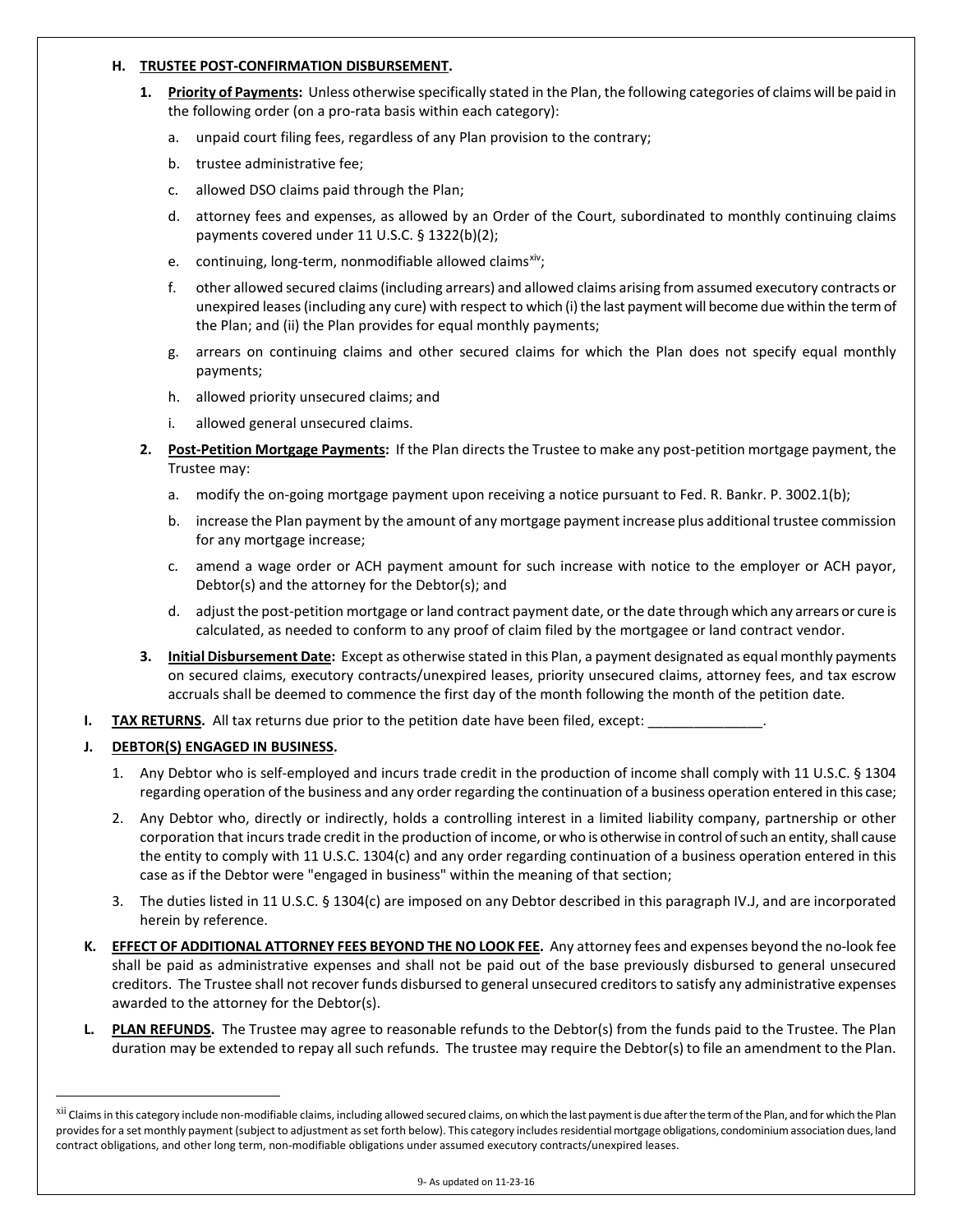- **M. TRUSTEE'S AVOIDANCE POWERS.** The Debtor(s) acknowledges that the Trustee has discretion to utilize certain powers under Chapter 5 of the Bankruptcy Code. Notwithstanding any other language in this Plan, no lien shall be involuntarily avoided unless an adversary proceeding is filed, except that judicial liens may be avoided pursuant to 11 U.S.C. § 522(f) in connection with confirmation of the Plan upon proper notice. The Debtor(s) may not commence any avoidance action without court authorization or written consent of the Trustee. The Debtor(s) acknowledge(s) that any avoidance actions are preserved for the benefit of the estate pursuant to 11 U.S.C. § 551.
- **N. LIEN RETENTION.** With respect to each allowed secured claim provided for by the Plan, the holder of such claims shall retain the lien securing such claim until the earlier of (i) the underlying debt determined under applicable non-bankruptcy law is paid in full, or (ii) entry of the discharge; provided, however, that entry of the discharge shall not release a lien that secures a claim subject to treatment under 11 U.S.C. § 1322(a)(5). Upon the occurrence of (i) or (ii) above, the holder shall release its lien and provide written evidence of the same to the Debtor(s) within 30 days after (i) or (ii) above. Notwithstanding the foregoing, if this case of the Debtor(s) under Chapter 13 is dismissed or converted without completion of the Plan, the holder of such claim shall retain its lien to the extent recognized by applicable non-bankruptcy law.
- **O. MODIFICATION OF THE AUTOMATIC STAY.** Upon the filing of a motion for relief from the automatic stay, the Trustee shall suspend disbursement of funds to that creditor but shall hold said funds until further order of the Court. Upon entry of an order modifying the automatic stay and unless otherwise provided for in such order, the Trustee shall not disburse held or on-going payments to that creditor on that claim, until creditor files an amended claim or Debtor(s) file(s) an amended Plan directing the Trustee how to pay creditor's claim. Such amended proof of claim or Plan amendment shall be filed within 120 days after entry of the order modifying the automatic stay. An amended claim filed by such creditor shall be afforded the same secured status as provided for under the Plan. If a creditor fails to file an amended claim or Debtor(s) fail(s) to file an amended Plan directing the Trustee how to pay creditor's claim within 120 days of the entry of the order modifying the automatic stay, any held amounts shall be released for the benefit of the other creditors in accordance with the confirmed Plan and Trustee shall cease holding any future funds for on-going payments on such claim unless otherwise ordered by the Court. However, if a creditor files a claim after the order modifying the automatic stay and the confirmed Plan directed that such creditor was to be paid directly by Debtor(s) on such claim, such claim will not be paid by the Trustee.
- **P. NOTICE OF FEES, EXPENSES AND CHARGES PURSUANT TO FED. R. BANKR. P. 3002.1.** The claim evidenced by notice of fees, expenses and charges pursuant to Fed. R. Bankr. P. 3002.1 will be treated as a separate debt or claim consistent with treatment of the underlying claim provided for under the Plan.
- **Q. NON-APPLICABILITY OF FED. R. BANKR. P. 3002.1.** The requirements and provisions of Fed. R. Bankr. P. 3002.1 shall not apply to the Trustee in any chapter 13 case where the Plan as confirmed surrenders property to the creditor as provided in 11 U.S.C. § 1325(a)(5)(C) or proposes that Debtor(s) pay the creditor directly or to any claim as to which the automatic stay is modified for purposes of allowing the secured creditor to exercise its rights and remedies pursuant to applicable non-bankruptcy law.
- **R. NONSTANDARD PROVISIONS. Nonstandard provisions must be set forth below. A nonstandard provision is a provision not otherwise included in this Model Plan or deviating from it. Nonstandard provisions set out elsewhere in this Plan are ineffective and void. The following Plan provisions will be effective only if there is a check in the box "Included" in the Preamble.**

BY FILING THIS DOCUMENT, THE ATTORNEY FOR THE DEBTOR(S) OR DEBTOR(S) THEMSELVES, IF NOT REPRESENTED BY AN ATTORNEY, ALSO CERTIFY(IES) THAT THE WORDING AND ORDER OF THE PROVISIONS IN THIS CHAPTER 13 PLAN ARE IDENTICAL TO THOSE CONTAINED IN THE APPROVED MODEL PLAN PURSUANT TO LOCAL BANKRUPTCY RULE 3015(d) FOR THE WESTERN DISTRICT OF MICHIGAN BANKRUPTCY COURT, OTHER THAN ANY NONSTANDARD PROVISIONS INCLUDED IN PARAGRAPH IV.R.